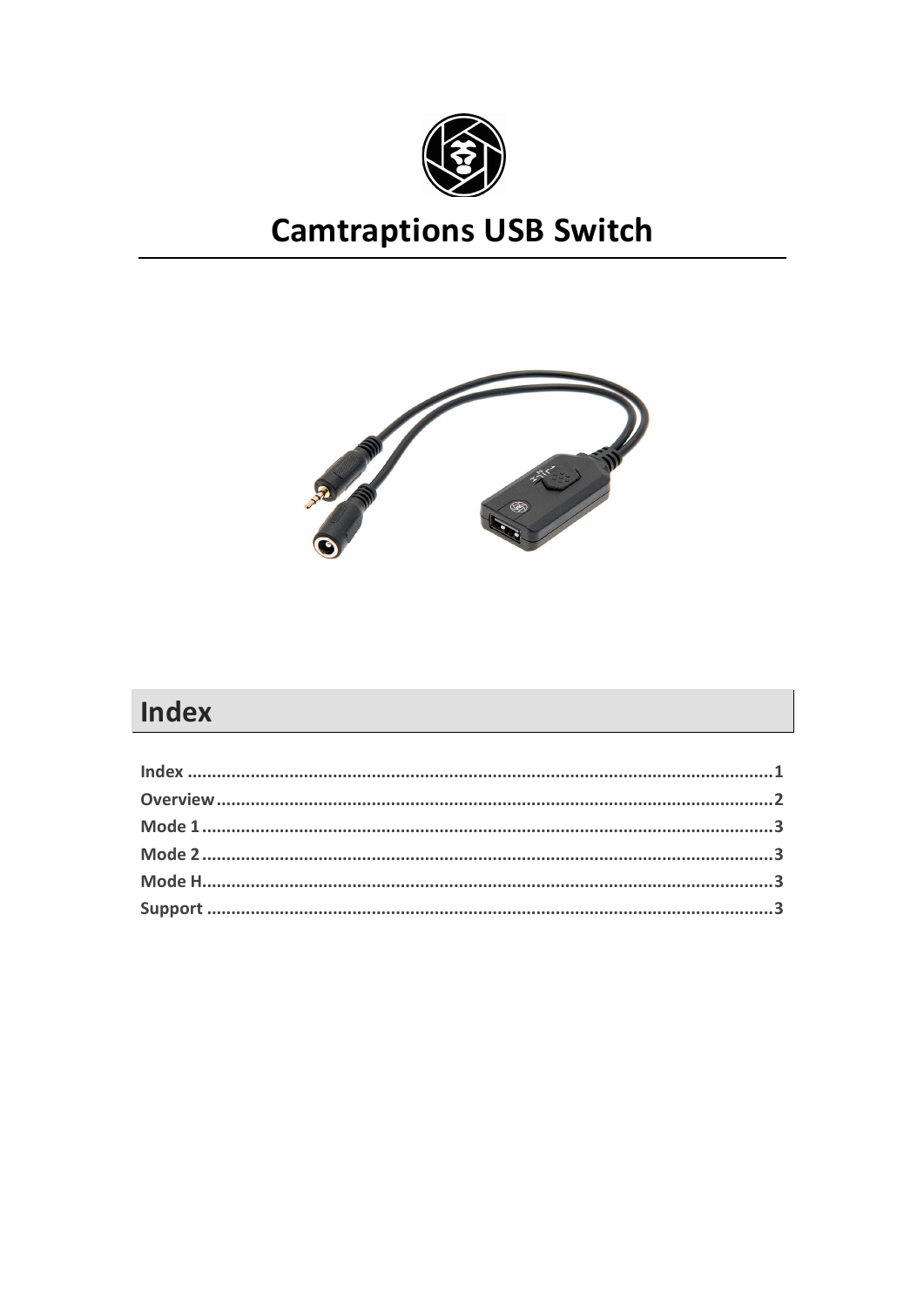#### **Overview**

The Camtraptions USB Switch is a cable with an integrated controller that allows a 5V power output to be turned on and off via a standard camera remote.

The cable has been designed to work seamlessly with Camtraptions sensors, wireless triggers and a wide range of other camera accessories. Among other applications, this enables various USB-powered devices (for example an LED video light) to be incorporated into remote control or camera trap set-up.

The USB Switch has a 2.5mm jack that is designed to plug in to Camtraptions equipment or any remote release with a Canon E3-type female socket.

The USB Switch also has a female DC power input socket. This socket accepts a wide input voltage of 6V to 12V. The voltage is regulated by the switch to produce a stable 5V (up to 1.5 Amps) output via the USB socket.

The device has three operating modes, "1", "2" and "H", which can be set using the slider.